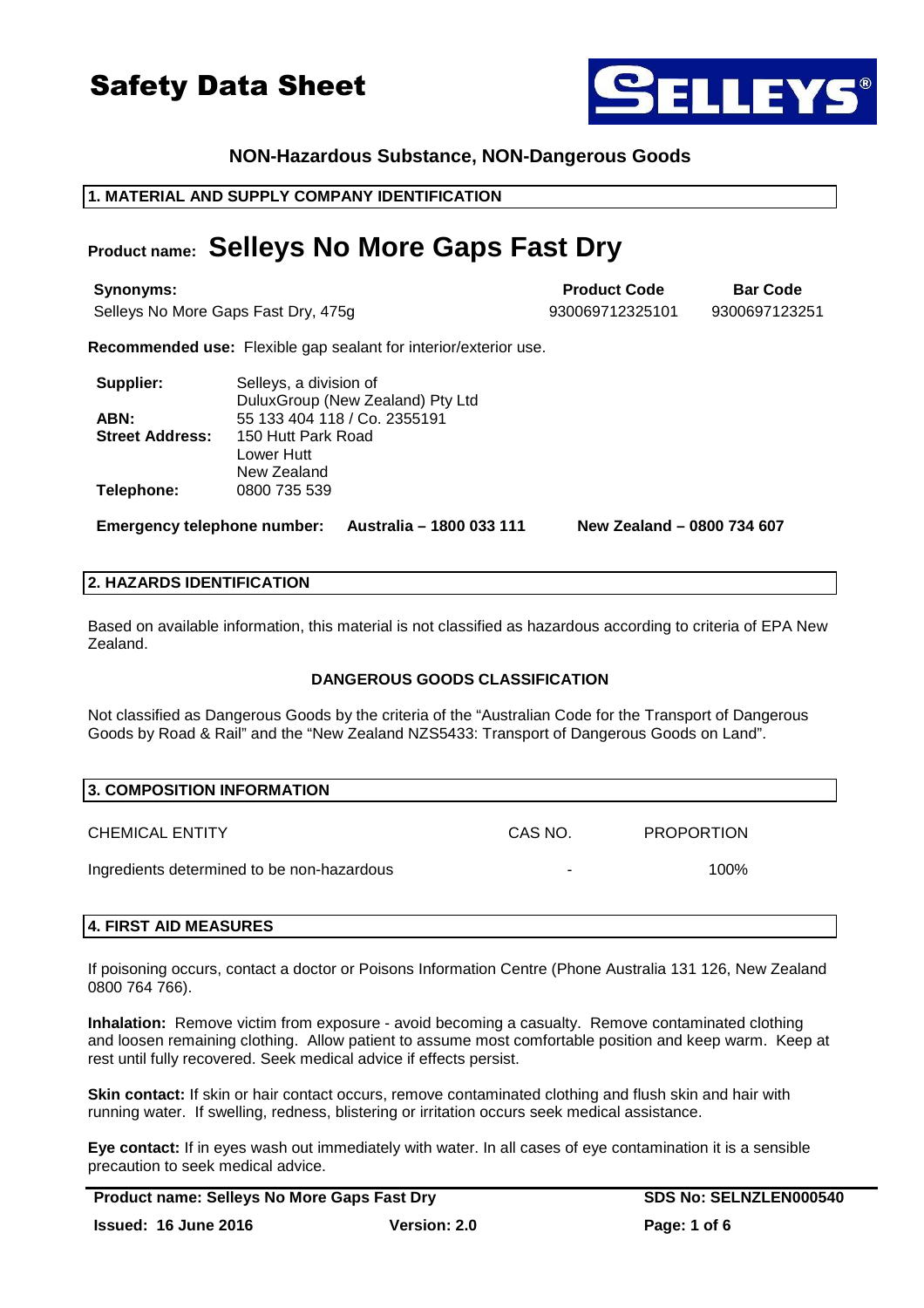

**Ingestion:** Rinse mouth with water. If swallowed, do NOT induce vomiting. Give a glass of water to drink. Never give anything by the mouth to an unconscious patient. If vomiting occurs give further water. Seek medical advice.

**PPE for First Aiders:** Wear overalls, safety glasses and impervious gloves. Available information suggests that gloves made from nitrile rubber should be suitable for intermittent contact. However, due to variations in glove construction and local conditions, the user should make a final assessment. Always wash hands before smoking, eating, drinking or using the toilet. Wash contaminated clothing and other protective equipment before storing or re-using.

**Notes to physician:** Treat symptomatically.

#### **5. FIRE-FIGHTING MEASURES**

**Hazchem Code:** Not applicable.

**Suitable extinguishing media:** Not combustible, however, if material is involved in a fire use water fog (or if unavailable fine water spray), foam, dry agent (carbon dioxide, dry chemical powder).

**Specific hazards:** Non-combustible material.

**Fire fighting further advice:** Not combustible, however following evaporation of aqueous component residual material can burn if ignited. On burning may emit toxic fumes. Fire fighters to wear self-contained breathing apparatus and suitable protective clothing if risk of exposure to vapour or products of combustion.

#### **6. ACCIDENTAL RELEASE MEASURES**

#### **SMALL SPILLS**

Wear protective equipment to prevent skin and eye contamination. Wipe up with absorbent (clean rag or paper towels). Allow absorbent to dry before disposing with normal household garbage.

#### **LARGE SPILLS**

Slippery when spilt. Avoid accidents, clean up immediately. Wear protective equipment to prevent skin and eye contamination and the inhalation of vapours. Work up wind or increase ventilation. Contain - prevent run off into drains and waterways. Use absorbent (soil, sand or other inert material). Collect and seal in properly labelled containers or drums for disposal.

**Dangerous Goods – Initial Emergency Response Guide No:** Not applicable.

#### **7. HANDLING AND STORAGE**

**Handling:** Avoid skin and eye contact and inhalation of vapour.

**Storage:** Store in a cool, dry, well-ventilated place and out of direct sunlight. Store away from incompatible materials described in Section 10. Keep containers closed when not in use - check regularly for leaks.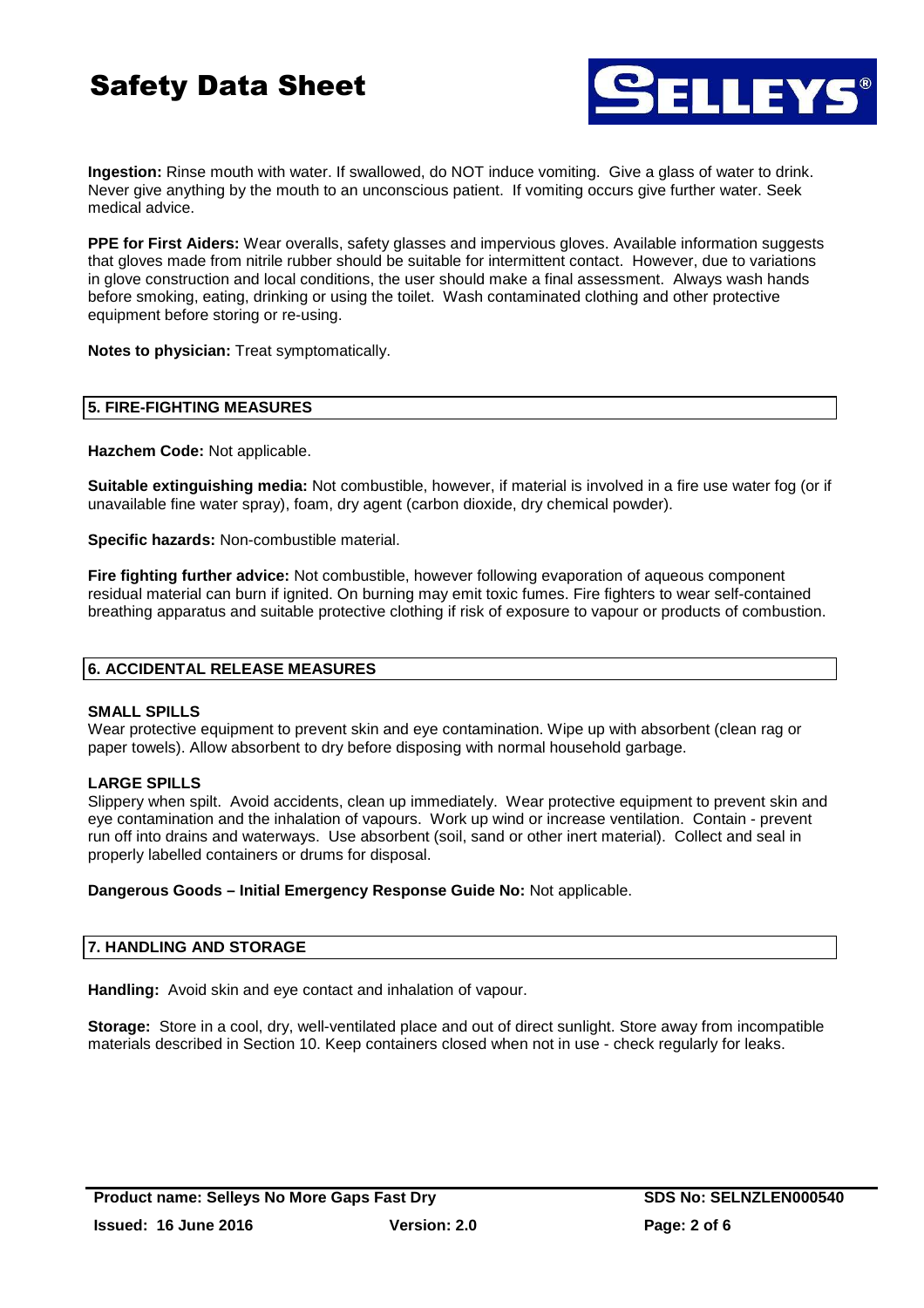

#### **8. EXPOSURE CONTROLS / PERSONAL PROTECTION**

**National occupational exposure limits:** No value assigned for this specific material by Safe Work Australia or Department of Labour New Zealand.

**Biological Limit Values:** As per the "National Model Regulations for the Control of Workplace Hazardous Substances (Safe Work Australia)" the ingredients in this material do not have a Biological Limit Allocated.

**Engineering measures:** Use only in well ventilated areas. Keep containers closed when not in use.

**Personal protection equipment:** GREEN: OVERALLS, SAFETY SHOES, SAFETY GLASSES, GLOVES.

#### MANUFACTURING, PACKAGING AND TRANSPORT:

Wear overalls, safety glasses and impervious gloves. Available information suggests that gloves made from nitrile rubber should be suitable for intermittent contact. However, due to variations in glove construction and local conditions, the user should make a final assessment. Always wash hands before smoking, eating, drinking or using the toilet. Wash contaminated clothing and other protective equipment before storing or reusing.

If risk of inhalation of exists, wear organic vapour/particulate respirator meeting the requirements of AS/NZS 1715 and AS/NZS 1716.

RECOMMENDATIONS FOR CONSUMER USE: Wash hands after use.

**Hygiene measures:** Keep away from food, drink and animal feeding stuffs. When using do not eat, drink or smoke. Wash hands prior to eating, drinking or smoking. Avoid skin and eye contact and inhalation of vapour. Ensure that eyewash stations and safety showers are close to the workstation location.

#### **9. PHYSICAL AND CHEMICAL PROPERTIES**

**Form / Colour / Odour:** White paste with a mild, characteristic odour.

**Solubility:** Dispersible in water. **Specific Gravity (20°C):** 1.60 - 1.65 **Relative Vapour Density (air=1):**  $>1$ <br>**Vapour Pressure (20 ℃):** N Av **Vapour Pressure (20 °C): Flash Point (°C):** N App **Flammability Limits (%):** N App Autoignition Temperature (°C): N App **Melting Point/Range (°C):** N Av **Boiling Point/Range (°C):** Approx. 100 **Decomposition Point (°C):** N Av **pH:** N Av **Viscosity (40 °C): Total VOC (g/Litre):** N Av

>21 mm<sup>2</sup>/sec

(Typical values only - consult specification sheet)  $N Av = Not available$   $N App = Not applicable$ 

#### **10. STABILITY AND REACTIVITY**

**Reactivity:** No reactivity hazards are known for the material.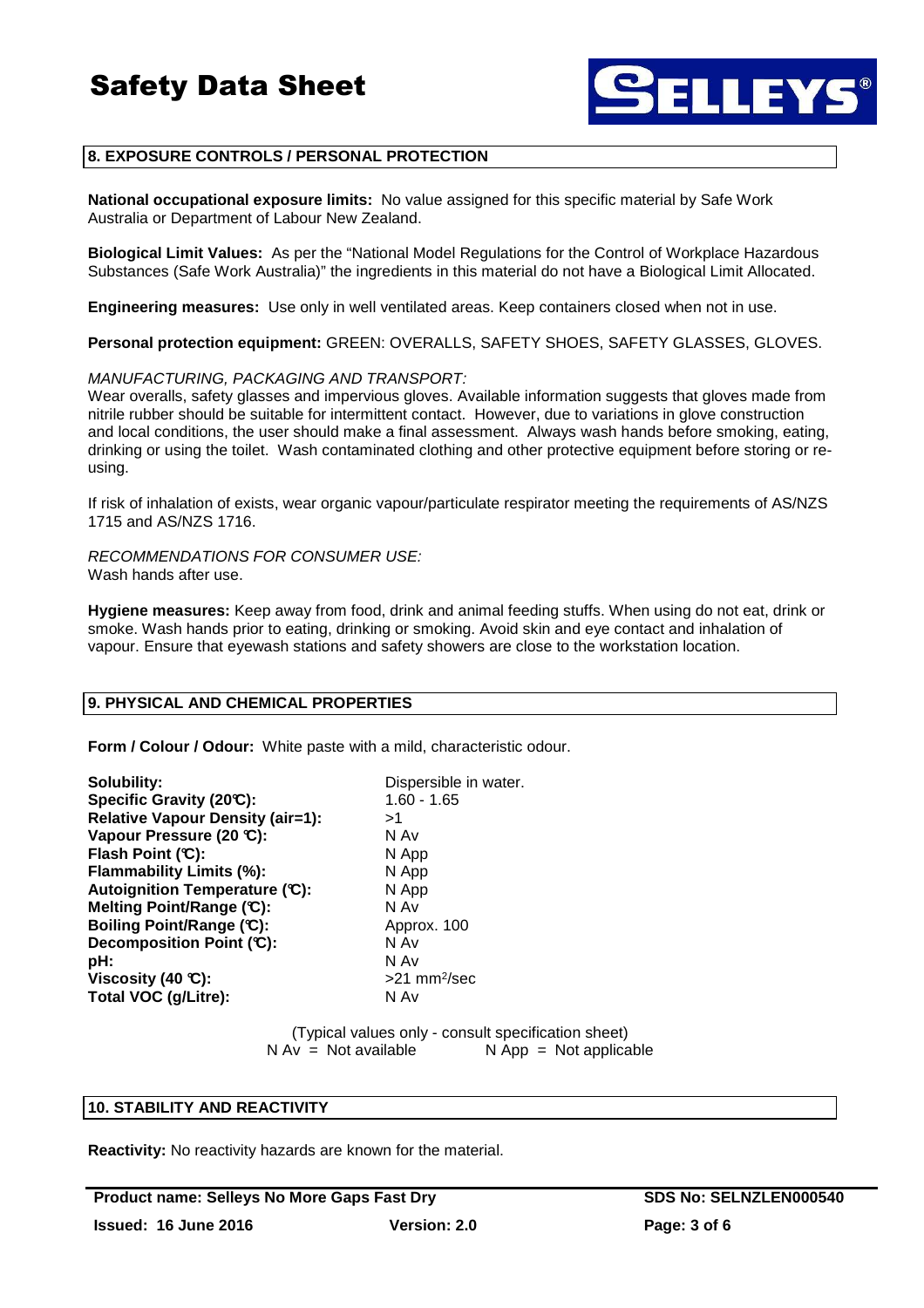

**Chemical stability:** This material is thermally stable when stored and used as directed.

**Hazardous reactions:** No known hazardous reactions.

**Conditions to avoid:** Elevated temperatures and sources of ignition. Avoid exposure to frost.

**Incompatible materials:** Oxidising agents.

**Hazardous decomposition products:** Oxides of carbon and nitrogen, smoke and other toxic fumes.

#### **11. TOXICOLOGICAL INFORMATION**

No adverse health effects expected if the product is handled in accordance with this Safety Data Sheet and the product label. Symptoms or effects that may arise if the product is mishandled and overexposure occurs are:

#### **Acute Effects**

**Inhalation:** Where this material is used in a poorly ventilated area, at elevated temperatures or in confined spaces, vapour may cause irritation to mucous membranes and respiratory tract, headache and nausea.

**Skin contact:** Contact with skin may result in irritation.

**Ingestion:** Swallowing can result in nausea, vomiting and abdominal pain.

**Eye contact:** May be an eye irritant.

#### **Acute toxicity**

**Inhalation:** This material has been classified as non-hazardous.

**Skin contact:** This material has been classified as non-hazardous.

**Ingestion:** This material has been classified as non-hazardous.

**Corrosion/Irritancy:** Eye: this material has been classified as not corrosive or irritating to eyes. Skin: this material has been classified as not corrosive or irritating to skin.

**Sensitisation:** Inhalation: this material has been classified as not a respiratory sensitiser. Skin: this material has been classified as not a skin sensitiser.

**Aspiration hazard:** This material has been classified as non-hazardous.

**Specific target organ toxicity (single exposure):** This material has been classified as non-hazardous.

#### **Chronic Toxicity**

**Mutagenicity:** This material has been classified as non-hazardous.

**Carcinogenicity:** This material has been classified as non-hazardous.

**Reproductive toxicity (including via lactation):** This material has been classified as non-hazardous.

**Specific target organ toxicity (repeat exposure):** This material has been classified as non-hazardous.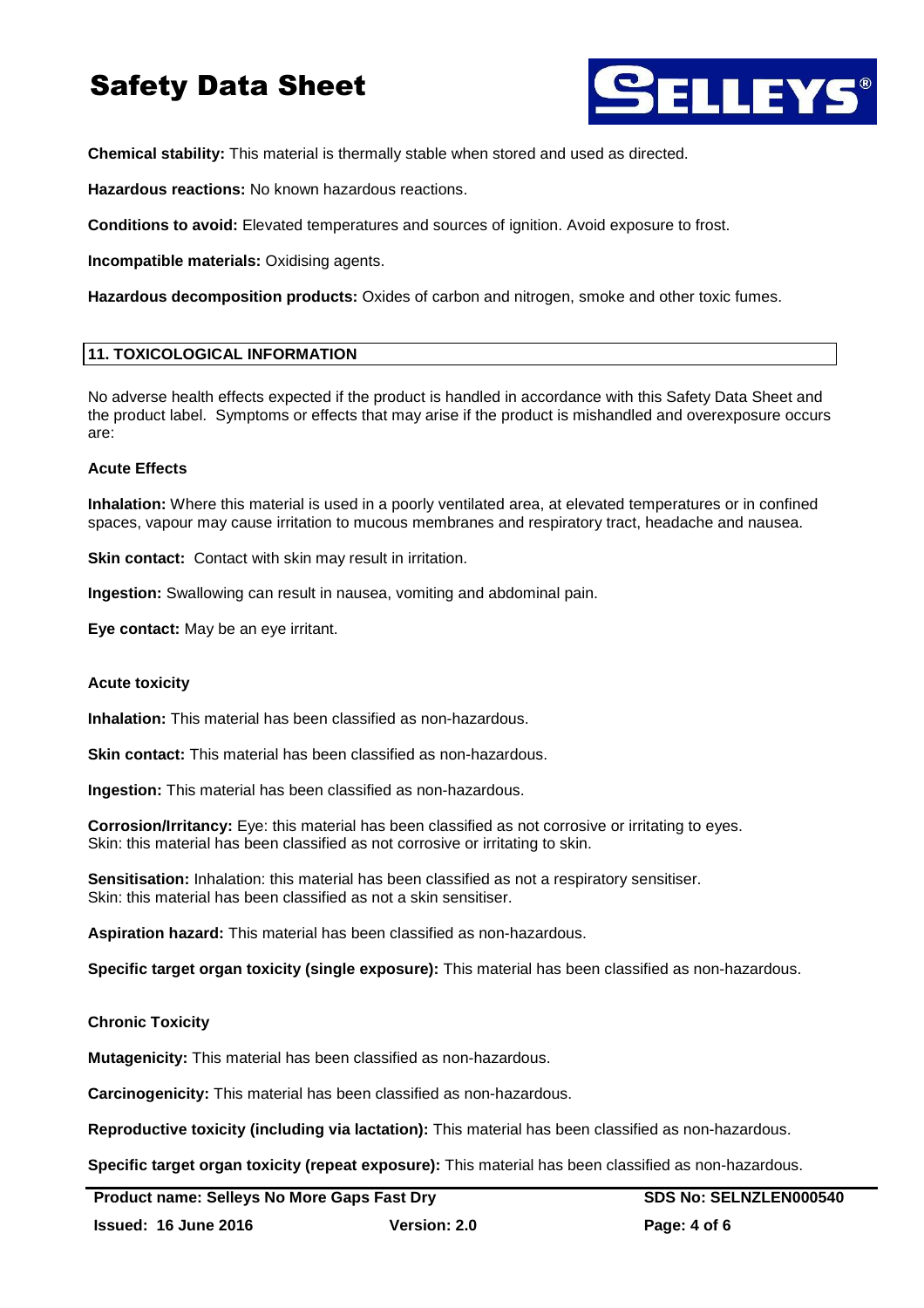

### **12. ECOLOGICAL INFORMATION**

Avoid contaminating waterways.

**Acute aquatic hazard:** No information is available to complete an assessment.

**Long-term aquatic hazard:** No information is available to complete an assessment.

**Ecotoxicity:** No information available.

**Persistence and degradability:** No information available.

**Bioaccumulative potential:** No information available.

**Mobility:** No information available.

#### **13. DISPOSAL CONSIDERATIONS**

Persons conducting disposal, recycling or reclamation activities should ensure that appropriate personal protection equipment is used, see "Section 8. Exposure Controls and Personal Protection" of this SDS.

If possible material and its container should be recycled. If material or container cannot be recycled, dispose in accordance with local, regional, national and international Regulations.

#### **14. TRANSPORT INFORMATION**

#### **ROAD AND RAIL TRANSPORT**

Not classified as Dangerous Goods by the criteria of the "Australian Code for the Transport of Dangerous Goods by Road & Rail" and the "New Zealand NZS5433: Transport of Dangerous Goods on Land".

#### **MARINE TRANSPORT**

Not classified as Dangerous Goods by the criteria of the International Maritime Dangerous Goods Code (IMDG Code) for transport by sea.

#### **AIR TRANSPORT**

Not classified as Dangerous Goods by the criteria of the International Air Transport Association (IATA) Dangerous Goods Regulations for transport by air.

#### **15. REGULATORY INFORMATION**

#### **This material is not subject to the following international agreements:**

Montreal Protocol (Ozone depleting substances) The Stockholm Convention (Persistent Organic Pollutants) The Rotterdam Convention (Prior Informed Consent) Basel Convention (Hazardous Waste) International Convention for the Prevention of Pollution from Ships (MARPOL)

#### **This material/constituent(s) is covered by the following requirements:**

All the constituents of this material are listed on the Australian Inventory of Chemical Substances (AICS).

Product name: Selleys No More Gaps Fast Dry **SDS No: SELNZLEN000540 Issued: 16 June 2016 Version: 2.0 Page: 5 of 6**